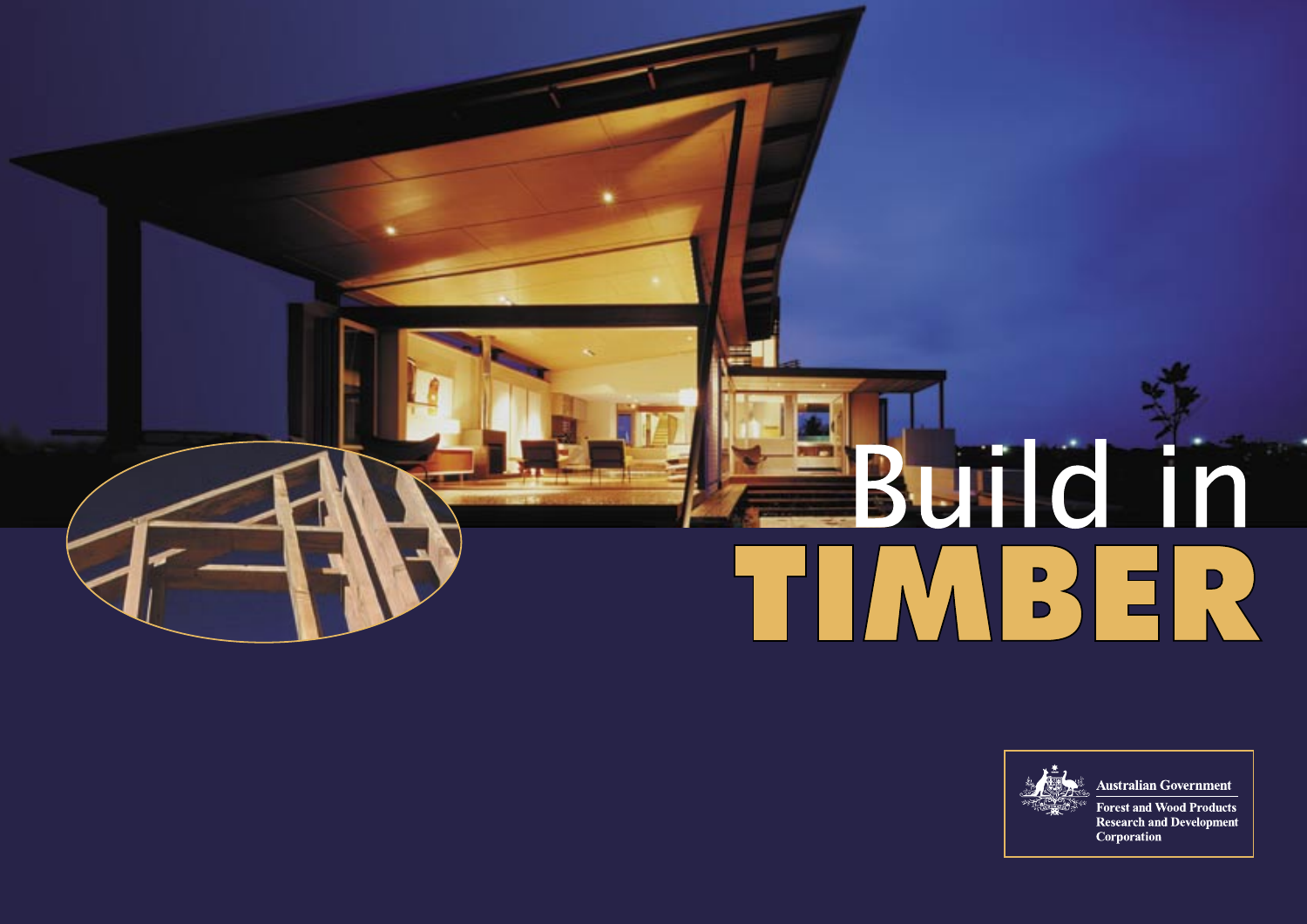

Timber is one of mankind's most tried and tested building materials. Since the first settlers harvested trees and used them to build shelters, Australian builders have used sawn timber as their preferred building material in private dwelling construction. Timber framing now comprises over 90 percent of wall and roof frames in all detached housing construction in Australia.

The dominance of timber frame construction is not unique to Australia - it is used in more than 90 percent of housing starts in North America and Scandinavia and is also an established part of the building cultures in these countries. In Australia there is a strong tradition of timber construction with considerable building expertise and experience in timber, supported by building codes and standards. A culture and a sizeable industry have been developed around light timber frame construction, which is recognised as the standard building system.

This brochure has been produced to assist builders, designers and home owners to appreciate the values inherent in timber construction.



#### **Instinctively, timber is the best material to build with because it is:**

- **Environmentally friendly** Timber is the most environmentally responsible building material. Timber has low production energy requirements and is a net carbon absorber. Timber is a renewable resource. Well-managed forests produce timber on a sustained continuous basis, with minimal adverse effects on soil and water values.
- **In plentiful and growing supply** Timber is readily available. Australia has significant forest resources including a plantation estate covering more than 1.6 million hectares, and the area is growing rapidly.
- **Strong and lightweight** Timber is strong, light and reliable making timber construction simpler and safer than steel or concrete construction.
- **Reliable quality assured** Advanced processing and quality assurance programs ensure "fit for purpose" timber is consistently produced in the right sizes and grades.

#### **Additionally, timber is:**

- **Safe** Timber has low toxicity and therefore requires no special safety precautions to work with it, other than normal protection from dusts and splinters. Timber frame construction requires little in the way of heavy lifting equipment making building sites safer work places. Timber being non-conductive has obvious benefits in terms of electrical safety. Modern timber construction has increased fire resistance due to incombustible linings protecting light frames.
- **Easy to install** Increasingly specialist timber frame and truss manufacturers use high tech prefabrication enabling accurate and speedy installation. Recyclable -Timber is a forgiving material that can be easily disassembled and reworked. If demolition or deconstruction of a wooden building is necessary, many wood-based products can be recycled or reused.
- **Cost effective** Comparative studies of the economics of different wall framing systems indicate that, in terms of direct building expenses, timber frames are consistently the most cost-effective solution.
- **Durable** Good detailing, coating and maintenance ensure that timber structures last for lifetimes.
- **Comfortable** Well-designed Timber structures are comfortable to live in all year round no matter where you are.
- **Flexible** A particular feature of timber is the flexibility of design forms and finishes that can be used. This flexibility also extends to the ease with which existing buildings can be added to or modified to suit changing circumstances. User friendly versatile timber gives building designers creative freedom providing homeowners with flexible design choices.Timber is simply the best building material for builders, designers and homeowners and can be used to construct the homes we love, structures we admire and warehouses, commercial buildings and other structures.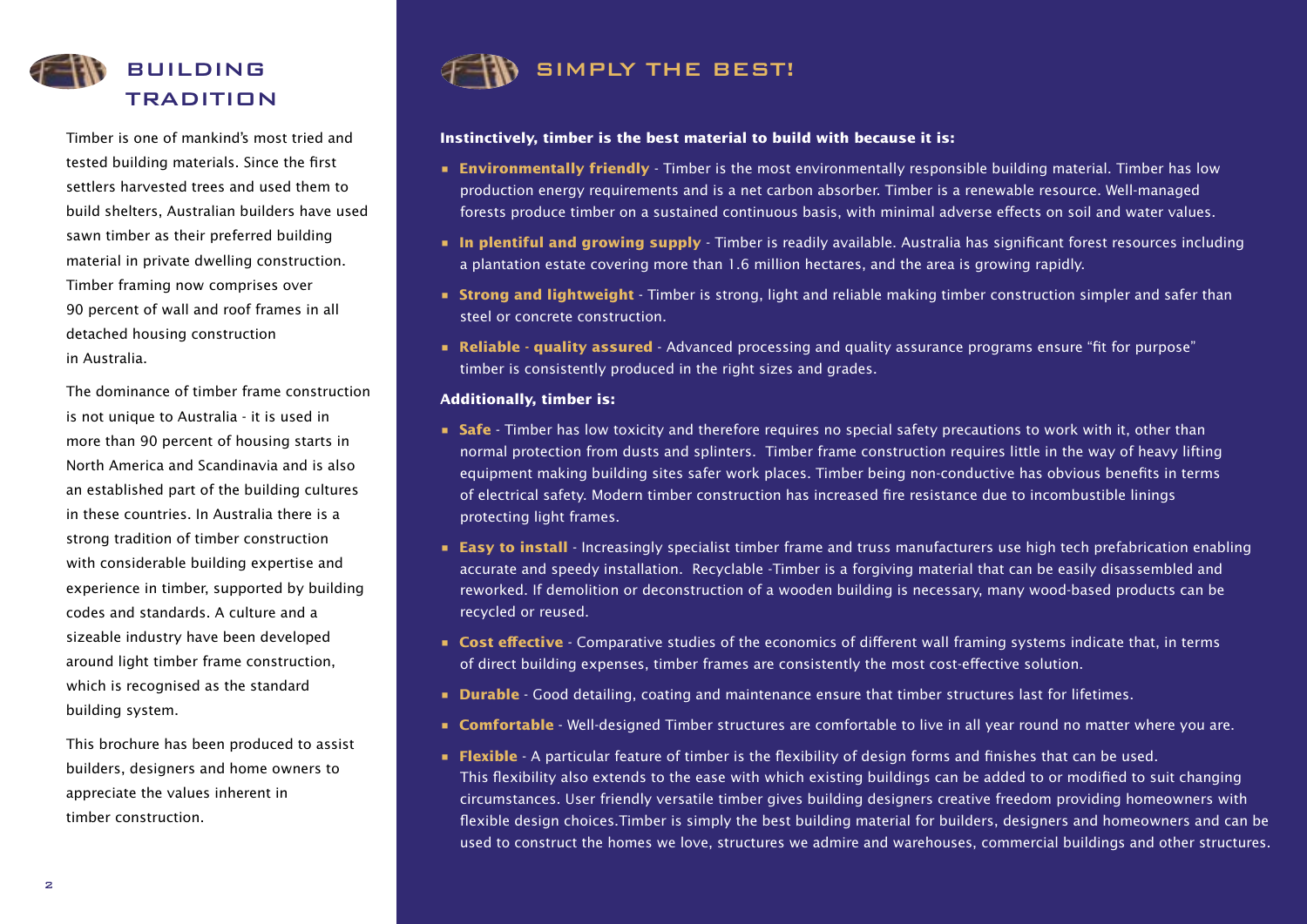



# ENVIRONMENTALLY FRIENDLY

With an increasing awareness of the environmental impacts of human activities, homeowners are more often looking for building systems and designs which use little energy to manufacture and are built with sustainably produced materials. Wood and wood products meet these aspirations better than any other common building materials.

Forests have important roles to play in delivering sustainability because they:

- filter the air and soak up carbon dioxide, one cause of climate change
- create habitats for many birds and animals
- create jobs and wealth across the States
- have the potential to offer recreation opportunities
- provide timber and wood products sourced from a renewable resource

Assessments of the life cycle impacts on the environment of the most commonly used building materials consistently rate timber ahead of all others. It has low embodied energy (the process energy requirement to produce the basic material) and is a net carbon absorber. Timber truly does grow on trees and well-managed plantations and forests can produce timber on a continuous basis, with minimal adverse effects on soil and water values. Wildlife values of natural forests are protected by setting large areas of forests aside in reserves.

#### **Comparative Life Cycle Analysis of Residential Housing**

The Green qualities of timber construction are hard for other materials to match. These qualities include sustainability, low embodied energy, carbon absorption and high thermal efficiency of timber framed buildings in use.

Trees remove carbon dioxide from the atmosphere via photosynthesis retaining carbon in biomass. An expanding forest is a carbon sink (carbon sinks are any natural or man-made systems that absorb and retain greenhouse gases, mainly carbon dioxide). Carbon absorption continues until a forest reaches a steady state (maturity) where the carbon remains locked in.

Thus the forest acts as a carbon reservoir, even if individual stands are continually harvested and replanted.

Environmental Performance of Timber, Steel and Concrete



**http://www.athenasmi.ca/**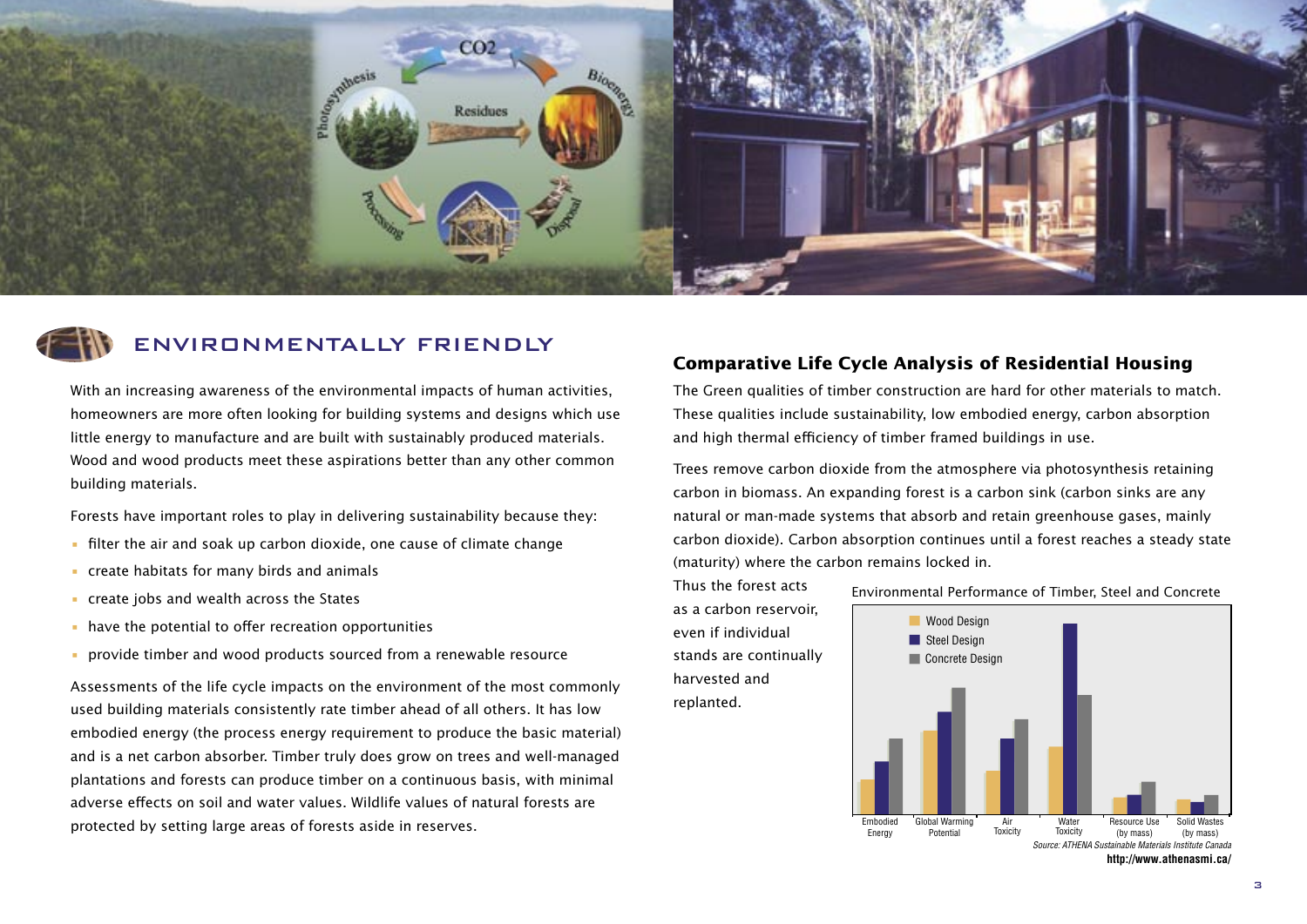

Australia's building industry is supplied with framing timber, which is mostly derived from plantation forests as well as sustainably managed native forests. Australia has a significant plantation estate covering more than 1.6 million hectares, and the area is growing rapidly. Currently it comprises about 61 percent softwood species (pine) and around 39 percent hardwood species (mostly Australian eucalypts).

Australia's plantations have attracted a substantial investment in the forest-based processing industry, supplying the building industry with about 3 million  $m<sup>3</sup>$  of sawn timber every year. Other forests supply around 1.8 million m3 /annum. Close scrutiny of native forests, environmental certification of sustainablility values and the increasing plantation estate, will ensure that builders will be able to access a sustained supply of their prime building material for many years to come.



#### Source: National Forest Inventory March 2003, Canberra

NATURE'S OWN STRUCTURAL MATERIAL

As nature's own structural material, timber has evolved high strength for weight in order to support trees that can grow as high as 100 metres. Timber is used to build a wide variety of structures including commercial and multi-storey buildings, warehouses, bridges as well as housing. All these types of construction are assisted by Australian and industry standards as well as the provisions of the Building Code of Australia (BCA).

A particular feature of timber is the flexibility of design forms and finishes that can be used. This flexibility also extends to the ease with which existing buildings can be added to or modified to suit changing circumstances.



# STRONG and LIGHTWEIGHT

A comparison with steel and concrete shows that radiata pine structural timber, for example, has a strength for weight ratio 20 percent higher than structural steel and four to five times better than unreinforced concrete in compression.

The lightweight structures possible in wood confer flow-on advantages in terms of reduced foundation costs, reduced earthquake loading and easier transport. Building components and complete constructions are simple and safe to erect, and cheaper to deconstruct or reuse at the end of a buildingís useful life.

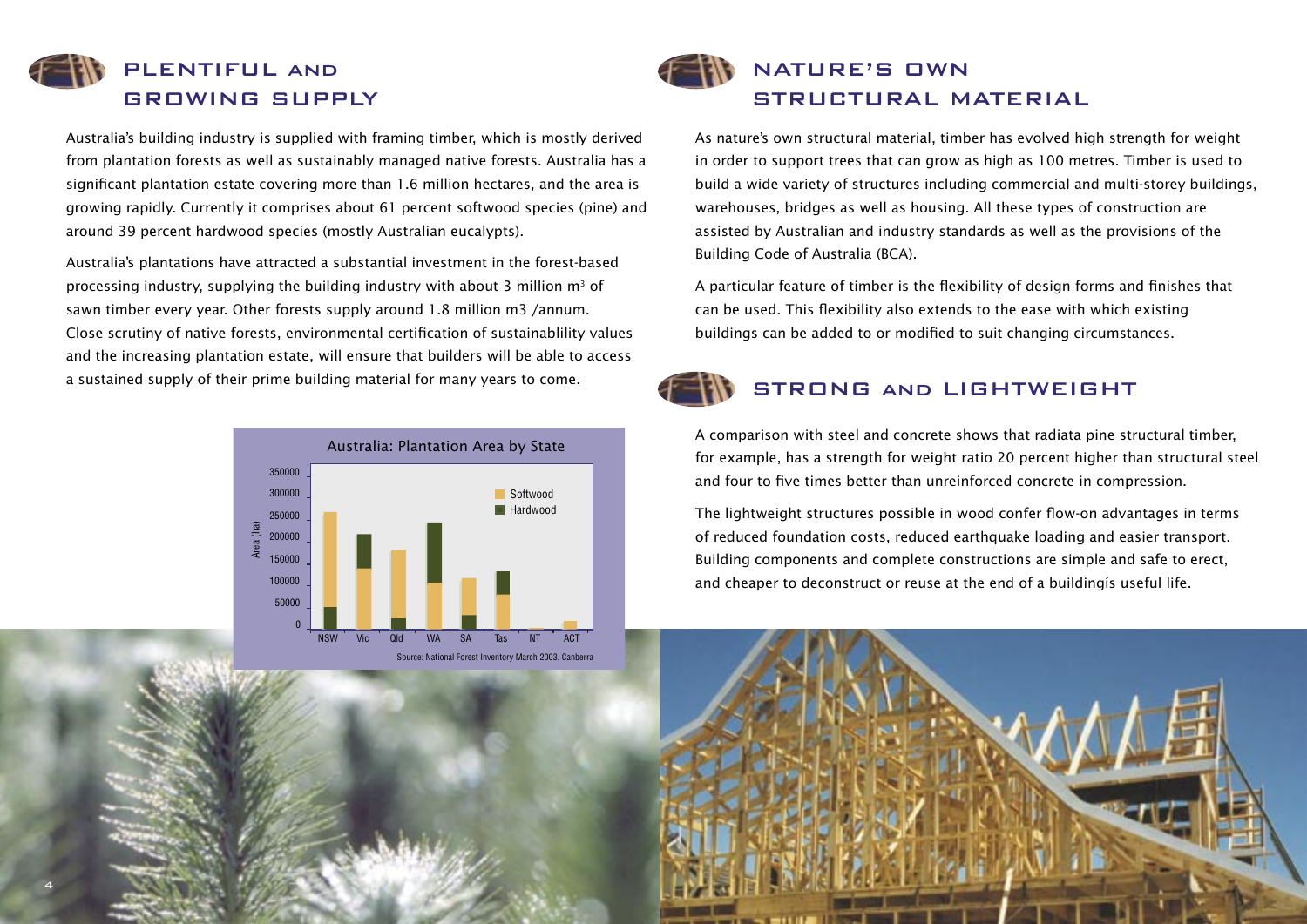

The natural variability of timber strength, between and within species, requires reliable systems to sort timber into strength groups and grades best suited for particular applications. These grading systems rely on:

- visual identification of strength reducing characteristics (Visual Grading standards AS 2082 Hardwoods, AS 2858 Softwoods including Cypress) or
- direct machine measurement of the timber stiffness (Machine Grading standards AS/NZS 1748) and the determination of strength properties.

Timber-grading systems, and the products they produce, are generally monitored by third party audited quality schemes, which ensure the delivery of reliable products to the end user. These Quality Assurance (QA) schemes are managed by organisations such as Plantation Timber Certification Pty Ltd (PTC) for softwoods and Australian Timber Industry Certification Pty Ltd (ATIC) for cypress pine and hardwoods. Further, engineered timber products such as plywood, Laminated Veneer Lumber (LVL) and glue-laminated timber, are monitored by the Plywood Association of Australasia (PAA) and the Glue-Laminated Timber Association of Australia. The PTC and PAA are JAS-ANZ accredited product certification bodies.

Prefabricated frames and trusses are used in the majority of projects around Australia because of efficient construction, better control of tolerances and speedier installation. In the frame-making plant, drawings are translated into instructions for the automated frame making machinery.







#### **Safe to use**

Timber has low toxicity and therefore requires no special safety precautions to work with it, other than normal protection from dusts and splinters. Because it is light weight, timber frame construction requires little in the way of heavy lifting equipment making building sites safer work places.

#### **Easy to install**

Timber trusses and frames, factory fabricated from sawn timber and toothed metal plate connectors, have come to dominate roof construction for small buildings such as houses and large industrial buildings where clear spans up to 50 metres are required. Timber trusses compete with other roof structural systems on cost, high performance, versatility and ready availability, supported by design software packages supplied by the plate manufacturers to the fabricators.

#### **Electrical resistance**

With increasing use in buildings of electrical and electronic equipment, a non-conducting frame has obvious benefits in terms of electrical safety and freedom from interference due to stray currents, which may arise from insulation breakdown. Timber frames inherently avoid such problems, as wood is an excellent insulator and will not affect the operation of wireless receiving and transmitting equipment.

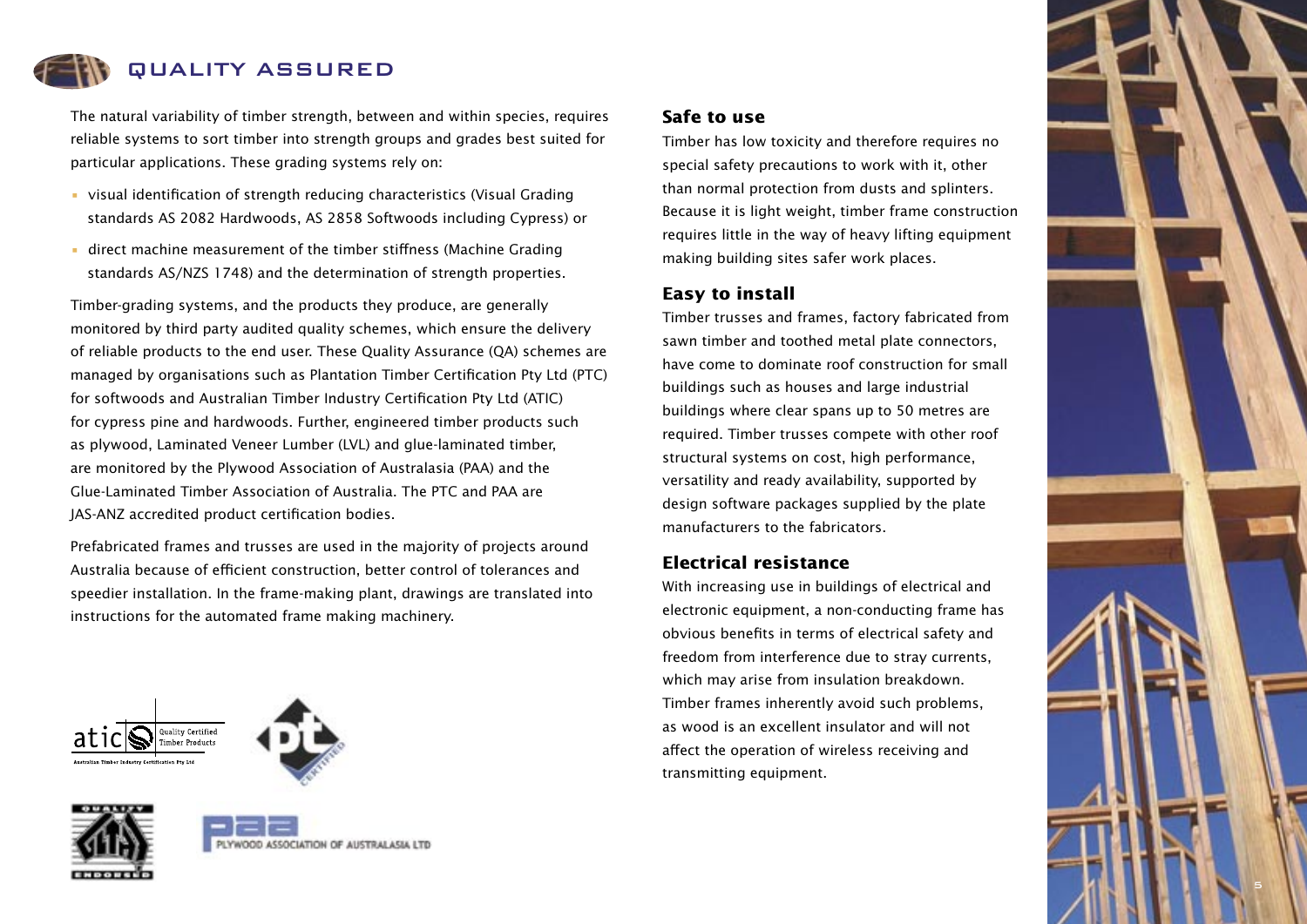## **Fire safety**

Modern timber construction has a high fire resistance. Incombustible linings generally protect light frames for at least 30 minutes of fully developed fire. In reality, the contents are the major hazard in building fires, and this is so regardless of the construction material. It is generally true to say that people die in fires from burning contents and the resulting poisonous combustion products, not burning building components. Hence the emphasis on smoke alarms and getting people out early, within a few minutes of ignition of the contents, well before the building fabric is involved in a fire.

Resistance of houses to bushfires starts with the maintenance of a secure, combustible free environment around the house grounds, roof and walls. The next line of defence is the resistance of roof and wall cladding materials and openings, such as windows and doors, to sparks, embers and radiation. The frame is the last component to be involved in a bush fire, well after claddings and contents may have been destroyed.

#### **Design for durability**

Although many buildings become obsolete and are demolished long before the end of their natural lives, timber buildings correctly designed and maintained can have an indefinite life. The key to long life is protection from weather, insect attack and decay, through well-established design detailing, surface coating systems, selection of durable species, and preservative treatment processes. In all countries of the world, and Australia is no exception, historic timber buildings testify to these principles.

In termite-prone areas, all buildings are vulnerable to termite attack of contents, so protection is needed regardless of construction materials. Protection systems rely on physical or chemical barriers, or both, and their effectiveness depends on the quality of the design, construction, inspection and maintenance. The risk of termite attack should be assessed after consulting with local building authorities and an appropriate termite management system should be implemented.

The system may include physical or chemical barriers or in higher risk areas, a termite resistant treated timber or naturally termite resistant frame may also be chosen. In any case any management system should include regular inspection to ensure that barriers have not been breached. It is therefore critical that the system type and inspection schedule are understood by all future householders. Importantly, termites are an integral part of the ecology of Australia, however, with awareness, planning and using cost effective systems, they can be effectively managed.

## **Comfortable buildings**

Good thermal design results in buildings that are cool in summer and warm in winter. Ideally, these ends are achieved with low energy inputs and without compromising other liveability aspects, such as arrangement of spaces, doors and windows. Good architectural design will build in the ability to use the weather, breeze, shading and sun to control indoor comfort. Lightweight timber framing allows design flexibility to achieve the right result. A well designed home encourages the homeowner to use the features of the home to achieve the level of indoor comfort they desire without necessarily using additional heating or cooling.

Timber has other advantages, for example the capacity to absorb and release moisture, reducing cavity condensation risk. Timber floor framing and timber feature floors are warm to touch and less fatiguing to walk on. Suspended timber floors are dry and off the ground offering space for services and allowing the installation of insulation. All in all, when you take into account timberís low embodied energy, design flexibility, warmth and other attributes it has to be the choice of designers and homeowners who want to design quality, comfortable homes.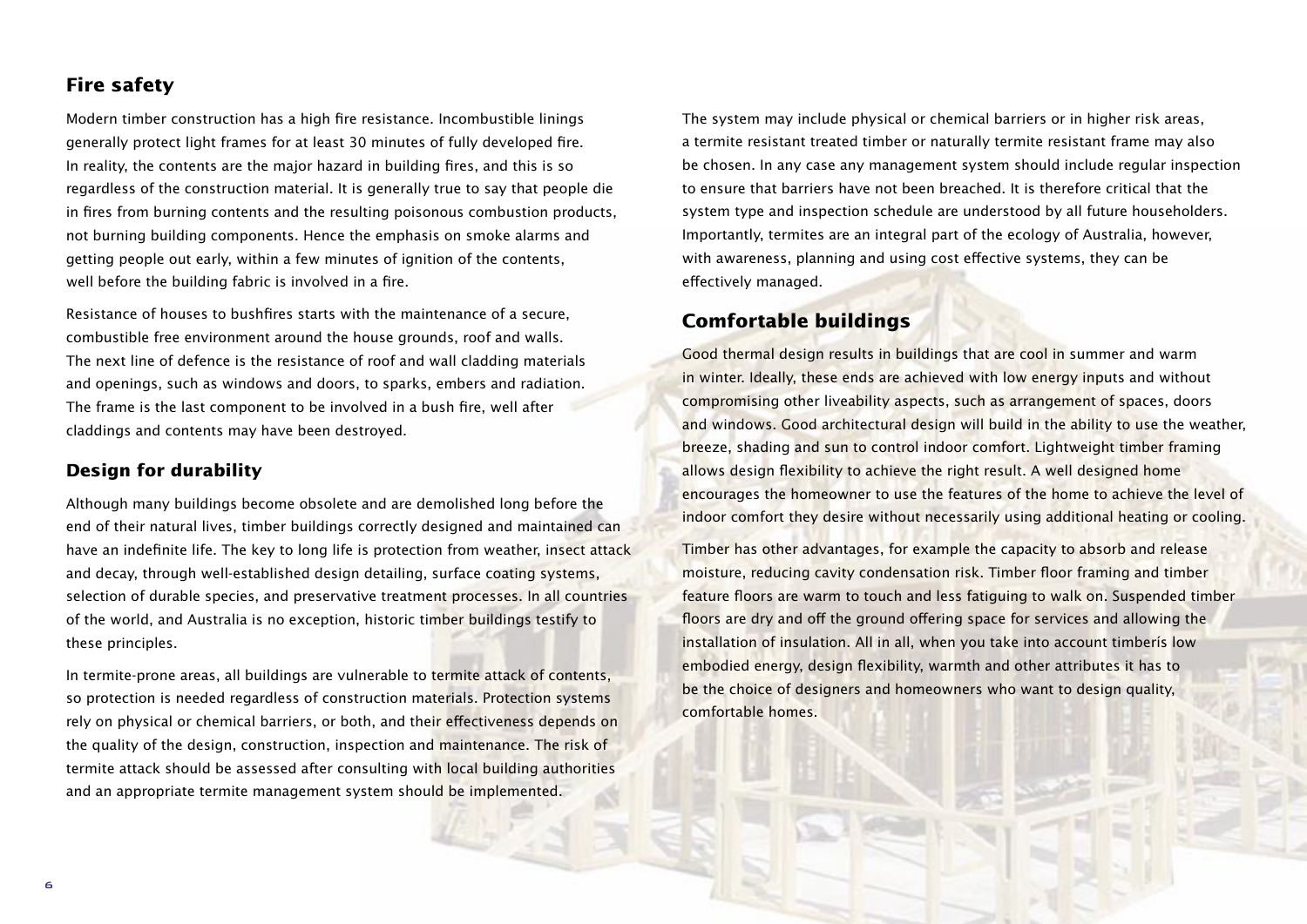

If demolition or deconstruction of a wooden building is necessary, many wood-based products can be recycled or reused. The salvage value of older timbers from retrofitting and demolition projects has enabled a trade in recycled products (particularly doors, windows and trusses), as well as providing planks (from flooring, cabinetry shelves and cladding) to be reworked into new high-value products. The salvaged timber is reused for furniture or other suitable building applications

# COST-EFFECTIVE

There are many factors to consider when comparing the economics of different construction systems including the complexity of the layout, site, builder experience, and relative material prices at the time of building. However, comparative studies of the economics of different wall framing systems indicate that, in terms of direct building expenses, timber frames are consistently the most cost-effective solution.

In the medium to long term, the forecasts for the Australian wood supply indicate a stable and growing supply. This means that prices for framing timber are likely to be more stable for builders in the long term. However, this price stability is questionable for materials such as steel, which consume considerable amounts of fossil fuels in their manufacture. The smelting of steel is heavily reliant on the continued availability of cheap sources of fossil fuels, a scenario which is becoming highly uncertain in an increasingly energy and security conscious world.



Timber is used for a diverse range of applications and building styles. Light and adaptable, it can be used for both interior and exterior structures and surfaces, both structural and non-structural, and can be used aesthetically as well as structurally.

Timber and wood componentry products are widely available in a number of sizes and species, each of which has unique properties, colours and grains. Whether used in its original shape, rough sawn or hewn to size, stained or sanded, and machined into shapes and smooth surfaces, wood is certainly one of the most versatile materials available to designers and builders. The large range of wood-based products available including solid wood, veneers, fibreboard, particleboard, laminated and engineered structural members allows wood to be used in almost any building application.

The available range of timber products includes:

#### Structural sawn timber

- Australian hardwoods and cypresses
- Plantation pine and Araucaria

Engineered wood products

- Laminated Veneer Lumber (LVL)
- Glue laminated Timber
- Composite components including I-beams and trussed beams